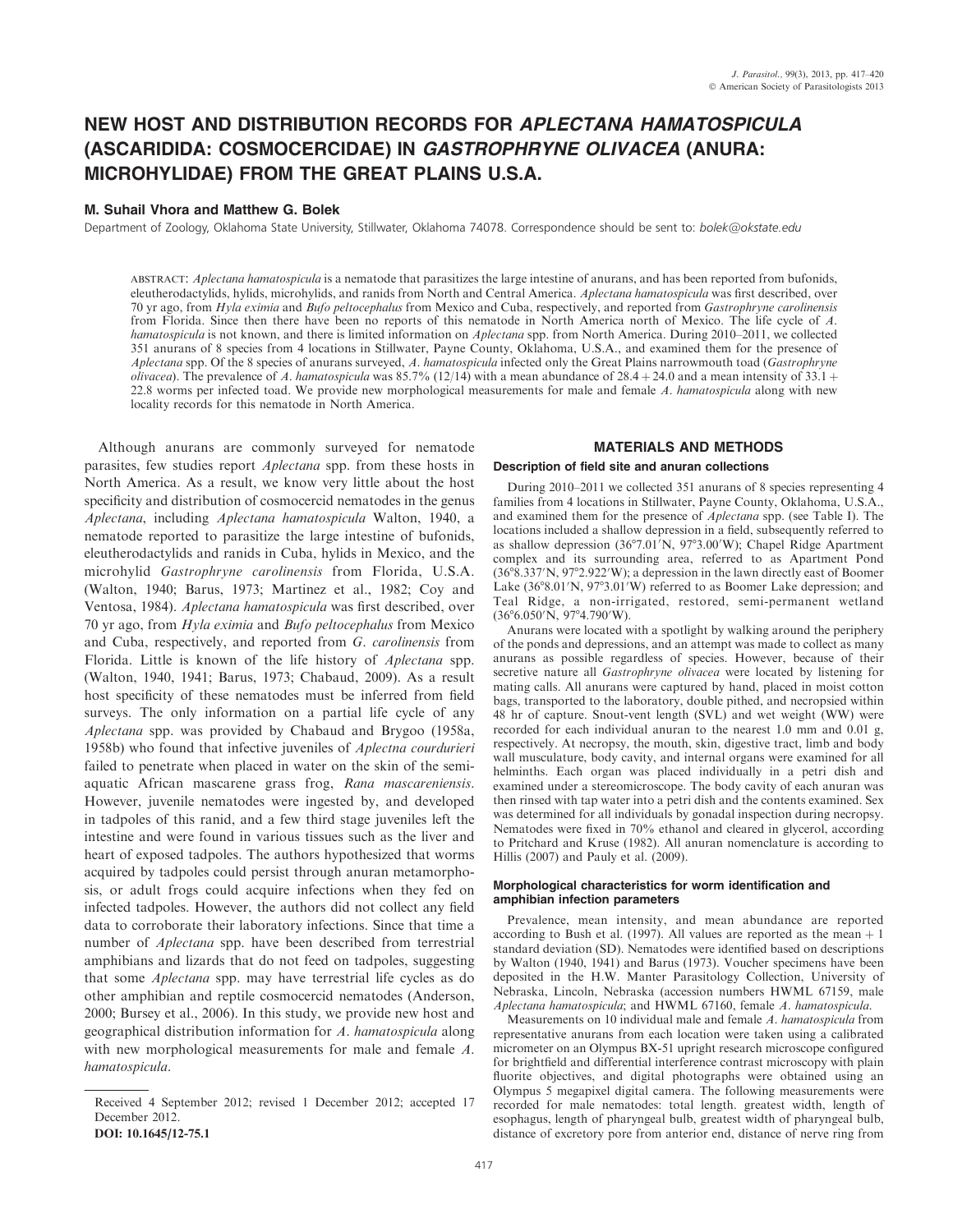TABLE I. Locations, species, and numbers of anurans (separated by year) collected in Stillwater, Payne County, Oklahoma, U.S.A., and examined for Aplectana hamatospicula.

| Location                  | Species                  | No. anurans<br>in 2010 | No. anurans<br>in 2011 | Total          |
|---------------------------|--------------------------|------------------------|------------------------|----------------|
| Teal Ridge                | Acris crepitans          | 21                     | 24                     | 45             |
|                           | <b>Bufo</b> americanus   | 2                      | 15                     | 17             |
|                           | Bufo woodhousii          | 3                      | 5                      | 8              |
|                           | Gastrophryne<br>olivacea | $\theta$               | 1                      | 1              |
|                           | Hyla versicolor          | $\overline{4}$         | 45                     | 49             |
|                           | Rana catesbeiana         | 34                     | 3                      | 37             |
|                           | Rana<br>sphenocephala    | 24                     | 74                     | 98             |
| Apartment<br>Pond         | <b>B.</b> americanus     | 32                     | $\theta$               | 32             |
|                           | B. woodhousii            | 3                      | $\Omega$               | 3              |
|                           | G. olivacea              | 4                      | 1                      | 5              |
|                           | R. catesbeiana           | 27                     | 9                      | 36             |
|                           | R. sphenocephala         | 1                      | $\theta$               | 1              |
| Shallow<br>depression     | A. crepitans             | 3                      | $\theta$               | 3              |
|                           | <b>B.</b> americanus     | $\overline{4}$         | 0                      | 4              |
|                           | B. woodhousii            | $\overline{2}$         | $\Omega$               | $\overline{2}$ |
|                           | G. olivacea              | 6                      | $\theta$               | 6              |
|                           | H. versicolor            | $\overline{c}$         | $\theta$               | $\overline{2}$ |
|                           | Pseudacris clarkii       | 1                      | 0                      | 1              |
| Boomer Lake<br>depression | G. olivacea              | $\overline{2}$         | $\theta$               | $\overline{2}$ |

anterior end, distance of posterior end of tail from the cloaca, spicule length, and gubernaculum length. The following measurements were recorded for female nematodes: total length, greatest width, length of esophagus, the length of pharyngeal bulb, greatest width of pharyngeal bulb, distance of excretory pore from anterior end, distance of nerve ring from anterior end, distance of vulva from anterior end, distance of posterior end of tail from the anus, greatest width at vulva, and egg length and egg width. All measurements are reported as a range in microns unless otherwise noted.

## RESULTS

Of the 8 anuran species examined (Table I) only the Great Plains narrowmouth toad, G. olivacea, was infected with A. hamatospicula at each location A total of 12 male and 2 female adult G. olivacea (mean wet weight =  $2.2 + 0.5$  g [1.6–3.2]. mean snout-vent length  $= 3.1 + 0.2$  cm [2.7–3.5]) were collected and including 6 individuals from shallow depression, 5 individuals from Apartment Pond, 2 individuals from Boomer Lake depression, and 1 individual from Teal Ridge. The prevalence of A. hamatospicula was 85.7 % (12/14) with a mean abundance of  $28.4 + 24.0$  and a mean intensity  $33.1 + 22.8$  worms per infected frog. Morphological measurements for male and female worms are provided below.

## Aplectana hamatospicula Walton, 1940

General: Cuticle of body with fine transverse striations. Lateral alae present. Somatic papillae present over body surface, in 2 subventral and 2 subdorsal rows. Cephalic end with 3 small lips. Anterior extremity of esophagus in form of 3 blunt projections covered with thick ring of cuticle. Esophagus divided into short anterior pharyngeal portion, elongate corpus, short and narrow isthmus, and large valved bulb.

Males: Total length 1.92–2.15 mm. Greatest width 81.68– 112.31. Esophagus total length 326.72–398.19; pharyngeal bulb length 61.26–91.89 and width 56.16–81.68. Nerve ring 183.78– 224.64 and excretory pore distance from anterior end 257.67– 357.35. Tail length from cloaca 102.10–173.57. Caudal papillae distributed as follows: 1 median and 4 pairs precloacal and 7 pairs postcloacal. Spicules equal 234.36–244.44 long. The spicules are hamate at their distal ends and have the tips covered by a cuticularized cap-like structures (Fig. 1). However, this cuticularized cap-like structure disintegrated sometime within 4 wk when nematodes were left in glycerol. Gubernaculum well sclerotized; 32.04–69.42 long.

Females: Total length 2.25–3.40 mm. Greatest width 102.10– 173.57. Width at vulva 61.26–81.68. Esophagus total length 357.35–418.61; pharyngeal bulb length 71.47–102.10 and width 71.47–102.10. Nerve ring 183.88–245.04, excretory pore 285.88– 367.56, and vulva 2.22–3.35 mm from anterior end. Tail length from anus 132.73–193.99, conical and slender. Amphidelphic, ovary of anterior uterus terminating anterior to uterus, ovary of posterior uterus terminating just anterior to vulva. Eggs 61.26– 81.68 long by 30.63–51.05 wide; containing developing juveniles.

### **DISCUSSION**

Walton (1940, 1941) described A. hamatospicula from H. eximia and B. peltocephalus from Mexico and Cuba, respectively, and reported this species from G. carolinensis collected from Florida, but did not provide any morphological characteristics from this host. Since its description no other reports of A. hamatospicula exist for the United States. In a later study, Barus (1973) provided additional morphological characteristics for A. hamatospicula from B. peltocephalus and Bufo taladai collected in Cuba. Finally, Coy and Ventosa (1984) reported this nematode from 14 anuran species (B. peltocephalus, Bufo longinasus, Bufo empusus, B. taladai, Eleutherodactylus albipes, Eleutherodactylus cuneatus, Eleutherodactylus dimidiatus, Eleutherodactylus gundlachi, Eleutherodactylus klinikow-



FIGURE 1. Entire worm (A) and posterior end (B) of a male *Aplectana* hamatospicula showing the distinct spicule cap (black arrow). Scale bars  $=$ 100  $\mu$ m for A and 50  $\mu$ m for B.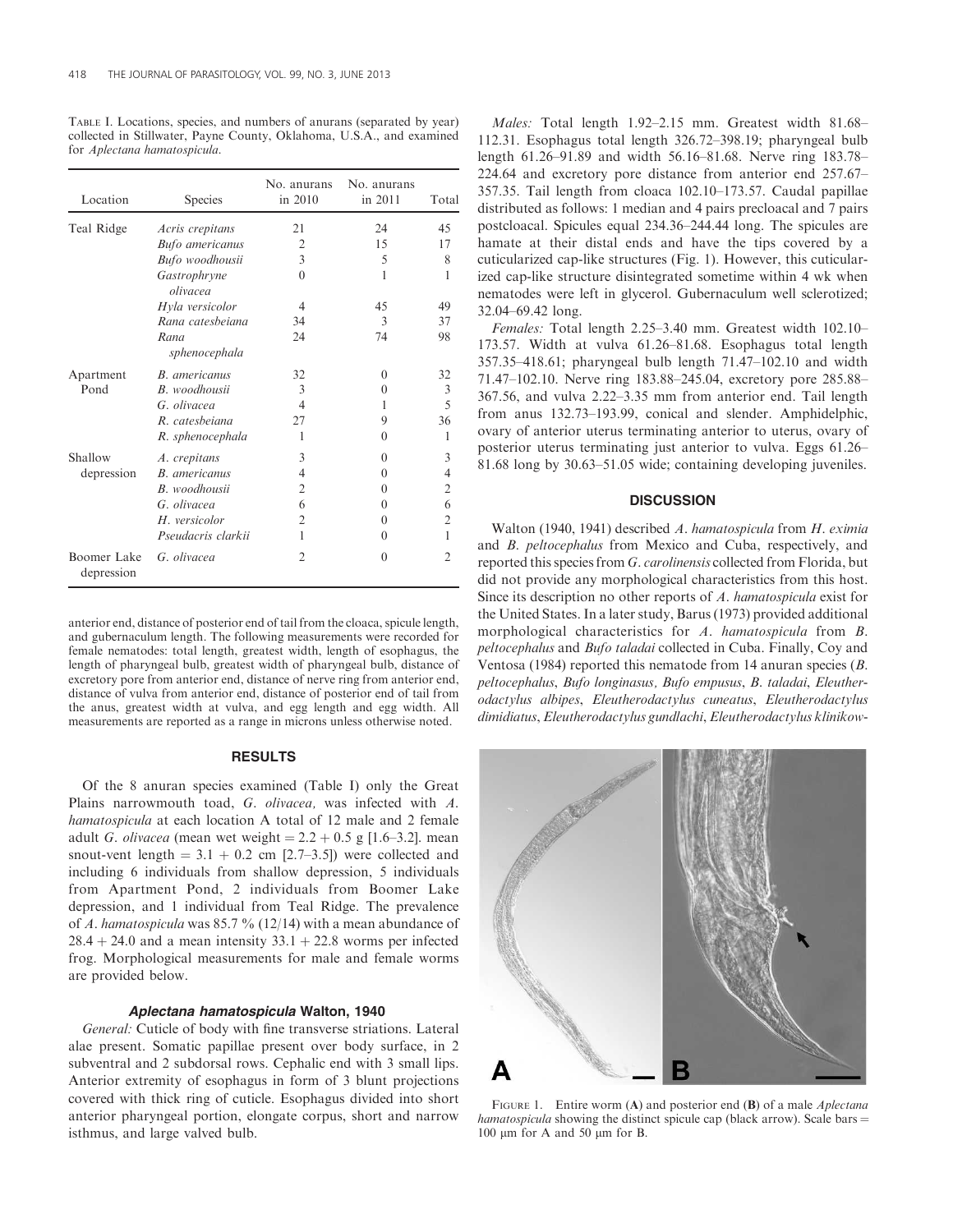|                        | Oklahoma, U.S.A. (present study) | Cuba and Mexico (Walton, 1940)     | Cuba (Barus, 1973)                |
|------------------------|----------------------------------|------------------------------------|-----------------------------------|
| Host(s)                | G. olivacea                      | Bufo peltocephalus and Hyla eximia | B. peltocephalus and Bufo taladai |
| No. worms measured     | 10                               | NG†                                | NG†                               |
| Total length (mm)      | $1.92 - 2.15$ mm                 | $2.09 - 3.05$ mm                   | $3.43 - 3.77$ mm                  |
| Greatest width         | $82 - 112$                       | $109 - 122$                        | $140 - 200$                       |
| Esophageal length      | $327 - 398$                      | 435 - 480                          | $390 - 450$                       |
| Pharyngeal bulb length | $61 - 92$                        | $80 - 90$                          | $87 - 100$                        |
| Pharyngeal bulb width  | $56 - 82$                        | $80 - 90$                          | NG <sup>+</sup>                   |
| Nerve ring*            | 184-225                          | $236 - 245$                        | $240 - 260$                       |
| Excretory pore*        | 258-357                          | $461 - 470$                        | 450-480                           |
| Spicule length         | $234 - 244$                      | $236 - 245$                        | $220 - 290$                       |
| Gubernaculum length    | $32 - 69$                        | NG <sup>+</sup>                    | $65 - 73$                         |
| Tail length            | $102 - 173$                      | $127 - 145$                        | $150 - 180$                       |

TABLE II. Morphological characteristics for male Aplectana hamatospicula collected from Cuba, Mexico, and the United States.

\* Distance from anterior end.

 $\dagger$  NG = not given.

skii, Eleutherodactylus sierramaestrae, Eleutherodactylus symingtoni, Eleutherodactylus zeus, Osteopilus septentrionalis, and Rana catesbeiana) from Cuba but they did not report any morphological characteristics for A. hamatospicula from these hosts.

Morphological comparisons of male and female A. hamatospicula, from our study, to measurements provided for male and female A. hamatospicula by Walton (1940) and Barus (1973), indicate that worms recovered from G. olivacea are more similar to worms recovered from H. eximia and B. peltocephalus by Walton (1940) than the worms recovered from the 2 bufonid species by Barus (1973; see Tables II and III). Because Walton (1940, 1941) and Barus (1973) did not provide any information on how many worms they measured and from what host(s) species those measurements were reported from, it is unclear if hostinduced morphological variation occurs in this species of nematode in hylid and bufonid anurans. However, our data clearly indicate that A. hamatospicula from G. olivacea collected in Oklahoma are morphologically distinct in some of their characteristics from A. hamatospicula collected from hylid and bufonid anurans from Mexico and Cuba by Walton (1940) and Barus (1973). A recent study by Rhoden and Bolek (2011) on the

morphology of another amphibian nematode, Gyrinicola batrachiensis, indicates that host-induced morphological variation is a common phenomenon in other amphibian nematodes. These authors indicated that both host species and the locality from where G. batrachiensis was collected affected worm morphology. Although our specimens of A. hamatospicula were morphologically distinct in most of their morphological characteristics from the report of Barus (1973), the most significant distinguishing characteristics for species identification in the genus Aplectana are the number of caudal papillae and spicule morphology including the cuticularized cap-like structures covering the distal ends of spicules (see Fig. 1; Bursey et al., 2006). Our specimens of A. hamatospicula agreed with the numbers and position of caudal papillae and spicule morphology reported for males of this species by Walton (1940, 1941) and Barus (1973). Additionally, there was overlap in spicule size for male A. hamatospiula in our study and spicule size reported for males of A. hamatospiula by Walton (1940) and Barus (1973), suggesting that these morphological characteristics are more useful for species identification in this genus than are length and width measurements of typical nematode characteristics reported in Tables II and III. However,

TABLE III. Morphological characteristics for female Aplectana hamatospicula collected from Cuba, Mexico, and the United States.

|                        | Oklahoma, U.S.A. (present study) | Cuba and Mexico (Walton, 1940) | Cuba (Barus, 1973)              |
|------------------------|----------------------------------|--------------------------------|---------------------------------|
| Host(s)                | G. olivacea                      | B. peltocephalus and H. eximia | B. peltocephalus and B. taladai |
| No. worms measured     | 10                               | NG†                            | NG†                             |
| Total length (mm)      | $2.25 - 3.40$ mm                 | $3.41 - 4.20$ mm               | $3.58 - 4.21$ mm                |
| Greatest width         | $102 - 174$                      | NG <sup>+</sup>                | $220 - 270$                     |
| Width at vulva         | $61 - 82$                        | $145 - 185$                    | NG†                             |
| Esophageal length      | 357-419                          | $472 - 525$                    | $310 - 470$                     |
| Pharyngeal bulb length | $71 - 102$                       | $90 - 100$                     | $110 - 130$                     |
| Pharyngeal bulb width  | $71 - 102$                       | $90 - 100$                     | $110 - 130$                     |
| Nerve ring*            | 184–245                          | $254 - 280$                    | $240 - 270$                     |
| Excretory pore*        | 286-368                          | $480 - 508$                    | 380-490                         |
| Vulva*                 | $2.22 - 3.35$ mm                 | $2.90 - 3.40$ mm               | $2.56 - 2.61$ mm                |
| Tail length            | $132 - 193$                      | $162 - 220$                    | $180 - 220$                     |
| Egg length             | 61-82                            | $85 - 109$                     | $100 - 110$                     |
| Egg width              | $31 - 51$                        | $55 - 65$                      | $74 - 85$                       |

\* Distance from anterior end.

 $\dagger$  NG = not given.